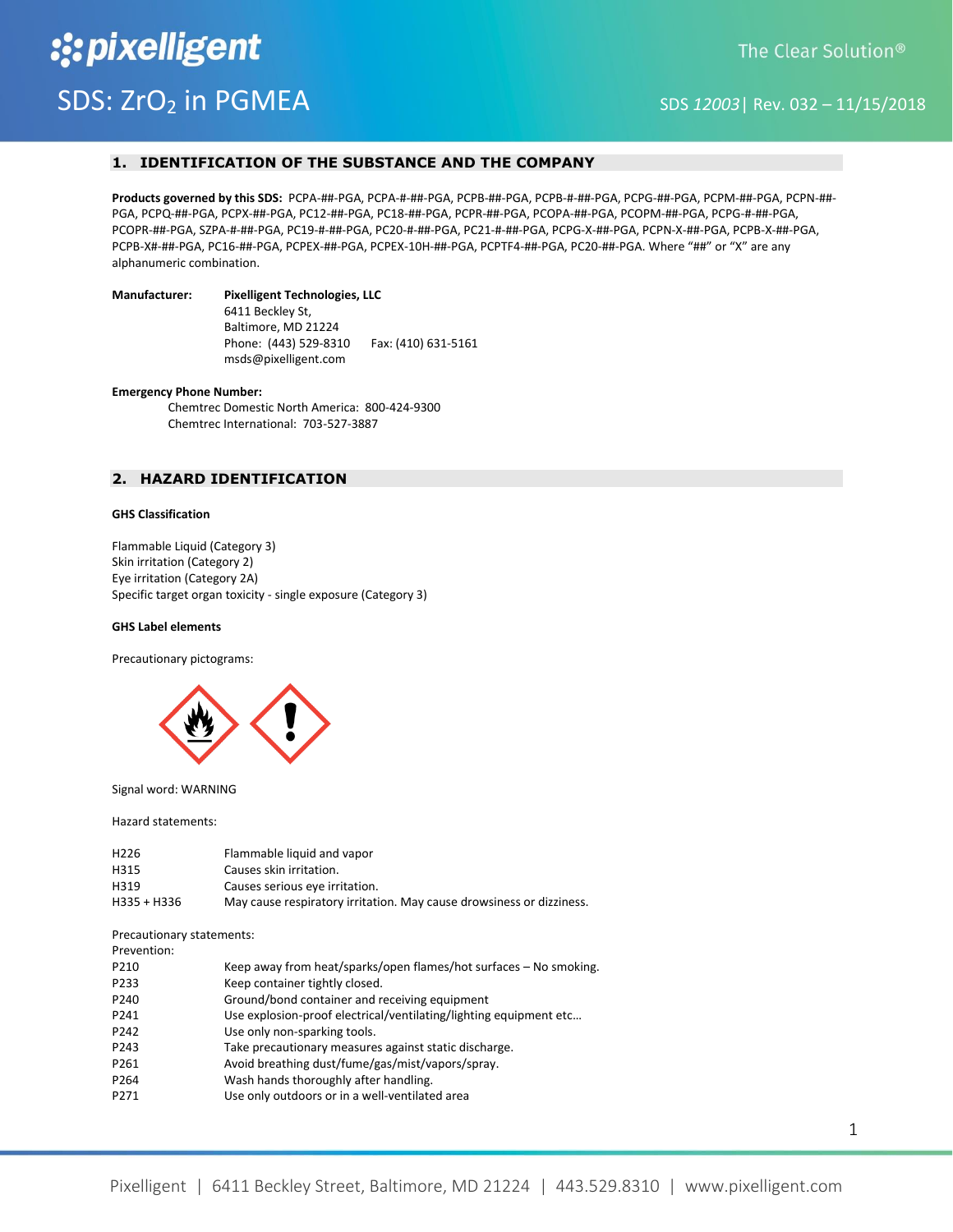# The Clear Solution<sup>®</sup>

# SDS: ZrO<sub>2</sub> in PGMEA SDS *12003*| Rev. 032 – 11/15/2018

:: pixelligent

| P280           | Wear protective gloves/protective clothing/eye protection/face                                                |
|----------------|---------------------------------------------------------------------------------------------------------------|
| Response:      |                                                                                                               |
| P304+P340      | IF INHALED: Remove victim to fresh air and keep at rest in a position comfortable for breathing.              |
| P305+P351+P338 | IF IN EYES: Rinse cautiously with water for several minutes. Remove contact lenses if present and easy to do. |
|                | Continue rinsing.                                                                                             |
| P312           | Call a POISON CENTER or doctor/physician if you feel unwell.                                                  |
| P337+P313      | If eye irritation persists: Get medical advice/attention.                                                     |
| P303+P361+P353 | IF ON SKIN (or hair): Remove/Take off immediately all contaminated clothing. Rinse skin with water/shower.    |
| P370+P378      | In case of fire: Use dry sand, foam, carbon dioxide or dry chemical powder extinguisher for extinction.       |
| P302+P352:     | IF ON SKIN: Wash with plenty of water. If irritation persists, repeat flushing.                               |
| P332+P313:     | If skin irritation occurs: Get medical advice/attention.                                                      |
| P362+P364      | Take off contaminated clothing and wash it before reuse                                                       |
| Storage:       |                                                                                                               |
| P403+P235      | Store in a well ventilated place. Keep cool.                                                                  |
| P403+P233      | Store in a well ventilated place. Keep container tightly closed.                                              |
| P405           | Store locked up.                                                                                              |
| Disposal:      |                                                                                                               |
| P501           | Dispose of contents/container in accordance with all national and local regulations.                          |

# **3. COMPOSITION/INFORMATION OF INGREDIENTS**

| <b>Chemical Name</b>                                                               | CAS#                | %     |
|------------------------------------------------------------------------------------|---------------------|-------|
| 2-(1-Methoxy) propyl acetate (Propylene glycol monomethyl ether acetate,<br>PGMEA) | 108-65-6            | 10-90 |
| Zirconium dioxide (in nanocrystal form)                                            | 1314-23-4           | 10-80 |
| Capping agent                                                                      | <b>Trade Secret</b> | 2-20  |

This product is a "Hazardous Chemical" as defined by the OSHA Hazard Communication Standard found at 29 CFR 1910.1200. Exact concentrations are being withheld due to trade secrets and due to variability of concentrations covering the range of products indicated above.

# **4. FIRST AID MEASURES**

#### **Consult a physician. Show this SDS to the doctor.**

#### **Eye**

Immediately flush the contaminated eye(s) with lukewarm, gently flowing water for 15 minutes, while holding the eyelid(s) open. Obtain medical advice.

## **Skin**

Remove contaminated clothing, shoes, and leather goods. Quickly and gently, blot or brush away excess chemical. Wash gently and thoroughly with lukewarm gently flowing water and non-abrasive soap for 15 minutes. If irritation persists, repeat flushing. Obtain medical advice. Completely decontaminate clothing, shoes and leather goods before reuse or discard.

#### **Inhalation**

Move person to fresh air. Give artificial respiration if needed. If breathing is difficult, qualified personnel should administer oxygen. Get immediate medical attention.

#### **Ingestion**

Do not induce vomiting unless directed to do so by medical personnel. Get immediate medical attention.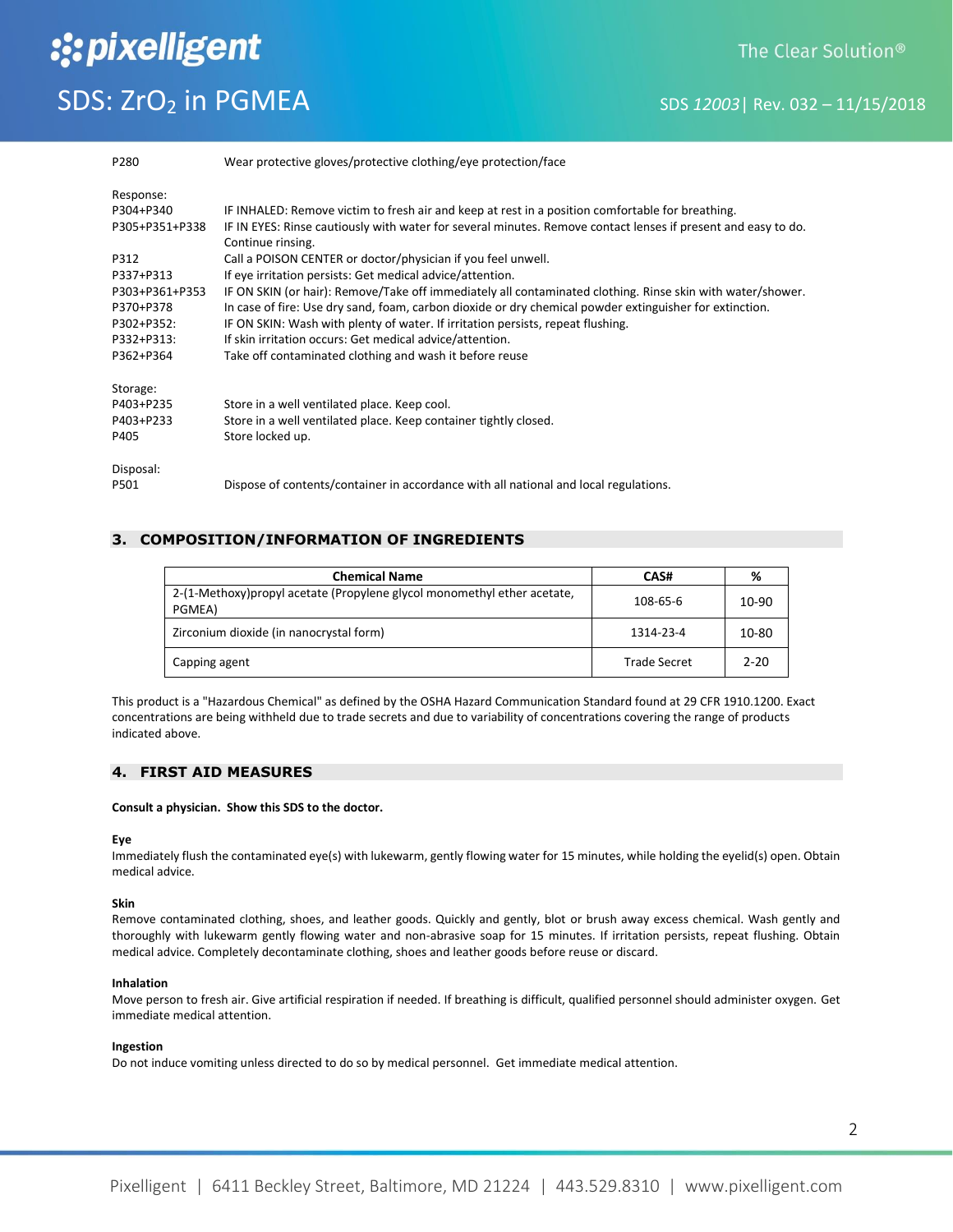# **5. FIRE-FIGHTING MEASURES**

#### **Extinguishing Media**

Use water fog or spray, universal foam, carbon dioxide or dry chemical. General purpose synthetic foams (including AFFF) or protein foams may function, but will be less effective.

#### **Special Fire Fighting Procedures**

Wear an approved, positive pressure, self-contained breathing apparatus and full protective clothing. Cool fire exposed containers with water.

#### **Unusual Fire Hazards**

Vapors are heavier than air and may travel along surfaces to remote ignition sources and flash back. As with any ether, 2-(1-Methoxy) propyl acetate (PGMEA) may form highly reactive peroxides upon contact with air.

#### **Hazardous Decomposition Products**

Oxides of carbon

#### **6. ACCIDENTAL RELEASE MEASURES**

Remove all ignition sources. Vapor explosion hazard. Wear appropriate protective clothing to prevent eye and skin contact. Ventilate area. Keep out of sewers. Isolate area and keep unnecessary and unprotected personnel from entering the area. Cover with an inert absorbent material and collect into an appropriate container for disposal. Report spills and releases as required to appropriate authorities.

# **7. HANDLING AND STORAGE**

#### **Handling**

Avoid breathing vapors, aerosols and mists. Use with adequate ventilation. Avoid contact with the eyes, skin and clothing. Keep product away from heat, sparks, flames and all other sources of ignition.

Vapors are heavier than air and may travel long distances and accumulate in low lying areas. Ignition and/or flashback can occur.

Electrically ground and bond all equipment. Use of non-sparking or explosion-proof equipment may be necessary. Empty containers can contain vapors. Do not cut, drill, grind, weld, or perform similar operations on or near empty containers.

This product is a poor conductor of electricity and can become electrostatically charge, even in bonded or grounded equipment. Operations that can promote accumulation of static charges include but are not limited to mixing, filtering, pumping at high flow rates, splash filing, creating mists or sprays, container cleaning, sampling, gauging, etc.

If dried, use PPE in the presence of solid

#### **Storage**

Store in a cool, dry, well-ventilated location away from incompatible materials. Keep containers closed when not in use. Minimize sources of ignition. Do not store in aluminum, copper, galvanized iron or steel.

## **8. EXPOSURE CONTROLS/PERSONAL PROTECTION**

| Component                            | <b>Exposure Limits</b>         |
|--------------------------------------|--------------------------------|
| 2-(1-Methoxy) propyl acetate (PGMEA) | 50 ppm TWA (WEEL)              |
| Zirconium compounds                  | 5 mg/m <sup>3</sup> TWA (OSHA) |
| Capping agent (Trade Secret)         | None Established               |

#### **Respiratory Protection**

If needed, an approved respirator with organic vapor/P100/N100 cartridges may be used. For higher exposures, a supplied air respirator may be required. Respirator selection and use should be based on contaminant type, form and concentration. Follow applicable regulations and good Industrial Hygiene practice. Use with adequate general or local exhaust ventilation to maintain exposure levels below the occupational exposure limits.

#### **Skin Protection**

Impervious gloves are recommended. Preferred materials include butyl rubber, polyethylene, chlorinated polyethylene or ethylvinyl alcohol laminate. Consult with glove supplier.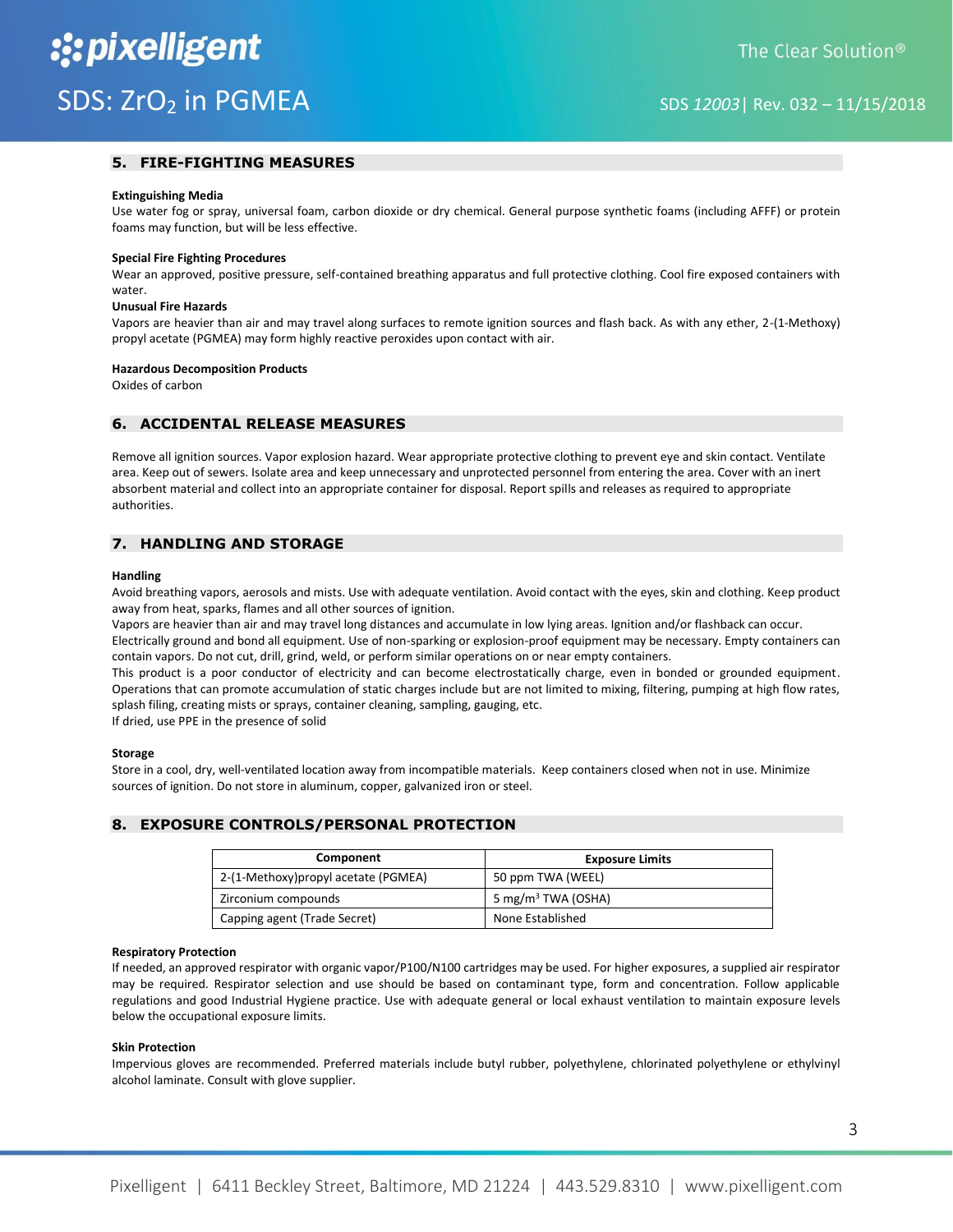#### **Eye Protection**

Chemical safety goggles recommended.

#### **Other Protective Equipment**

Impervious clothing is required to prevent skin contact and contamination of personal clothing. If dried, use PPE in the presence of solid

## **9. PHYSICAL AND CHEMICAL PROPERTIES**

Properties shown are for 2-(1-Methoxy)propyl acetate.

**Appearance and Odor:** Liquid with a sweet odor.

| pH:                           | Not available             | <b>Specific Gravity:</b>      | $0.97$ g/cm3      |
|-------------------------------|---------------------------|-------------------------------|-------------------|
| <b>Boiling Point:</b>         | 145-146 °C                | <b>Melting Point:</b>         | Not available     |
| <b>Vapor Pressure:</b>        | 3.7 mmHg @ 20 $\degree$ C | <b>Water Solubility:</b>      | Partially soluble |
| <b>Vapor Density:</b>         | 4.6 (Air = 1)             | <b>Evaporation Rate:</b>      | Not available     |
| <b>Flash Point:</b>           | 46 °C (115 °F)            | <b>Flammable Limits: LEL:</b> | $1.5$ vol%        |
| <b>Flammable Limits: UEL:</b> | $7.0$ vol%                |                               |                   |

# **10. STABILITY AND REACTIVITY**

#### **Incompatible materials**

Strong oxidizing agents, strong acids, strong alkalis, reducing agents.

#### **Conditions to avoid**

Keep away from heat, sparks, flames and other sources of ignition.

#### **Hazardous Decomposition Products**

Combustion will produce oxides of carbon and unknown materials.

# **11. TOXICOLOGICAL INFORMATION**

#### **Health Hazards:**

Eye: Causes eye irritation. May cause pain disproportionate to the level of irritation to the eye. Symptoms may also include redness, tearing and blurriness. May cause corneal injury. Skin: May be harmful if absorbed through skin. Causes skin irritation.

Inhalation: May be harmful if inhaled. Causes respiratory tract irritation.

Ingestion: May be harmful if swallowed.

Aspiration: no data available.

Repeated/Chronic Exposure: no data available.

Specific target organ toxicity: In animals, effects have been reported on the following organs: liver, kidney, nasal tissue. The relevance to humans is not known.

Carcinogenicity:

OSHA: No component of this product present at levels greater than or equal to 0.1% is identified as a carcinogen or potential carcinogen by OSHA.

#### **No toxicological data available for product**

#### **PGMEA Toxicity Data**

Oral LD50 – rat: > 8,532 mg/kg Dermal LD50 – rabbit: >5,000 mg/kg Inhalation LC50 – rat: >19.82mg/L